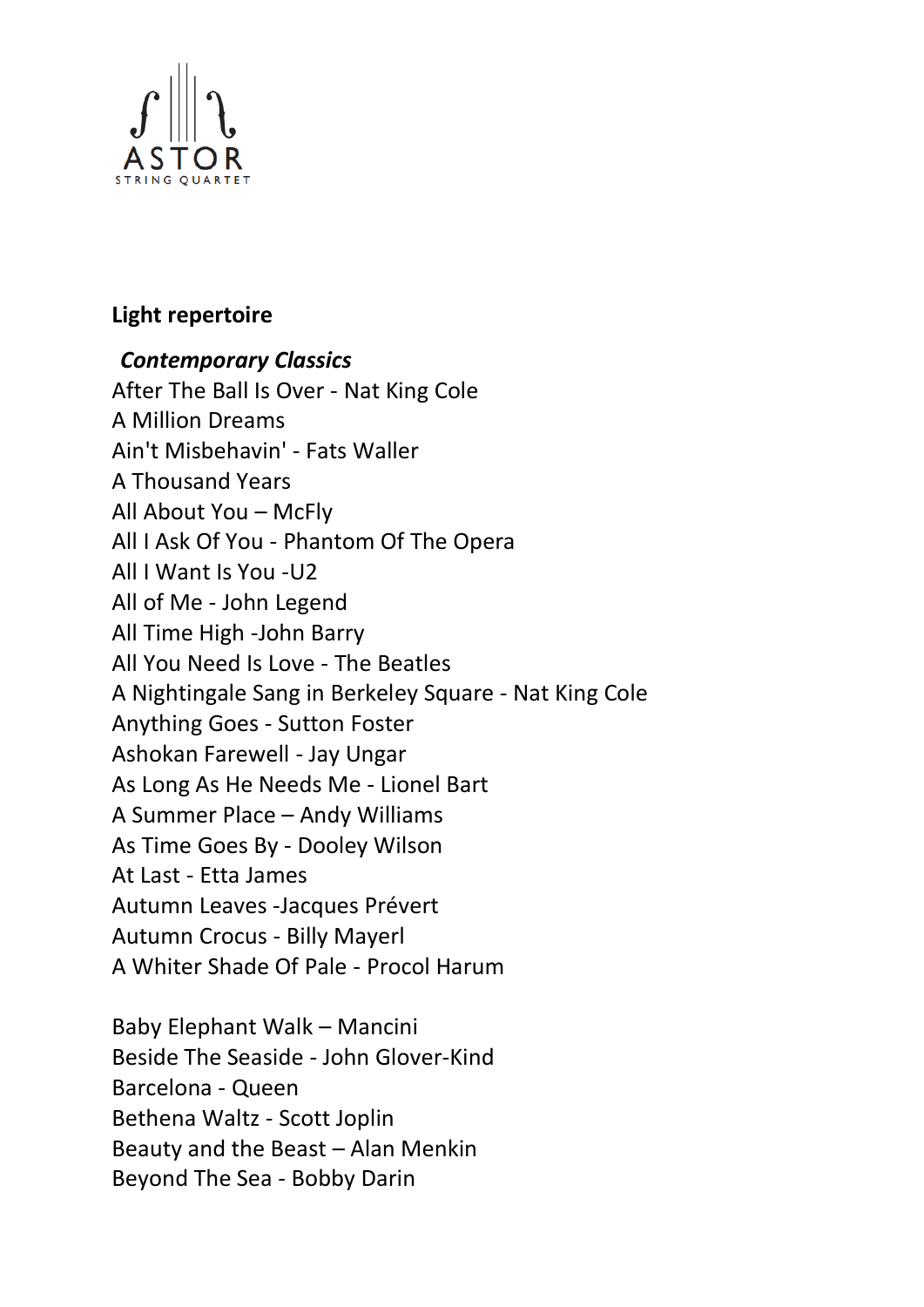

Be Our Guest - Alan Menkin Bittersweet Symphony - The Verve Bewitched, Bothered and Bewildered – Ella Fitzgerald Blackadder - Theme - Howard Goodall Blueberry Hill - Fats Domino Blue Moon - The Marcels Bohemian Rhapsody - Queen Blue Tango - Leroy Anderson Bring Me Sunshine – Morecombe and Wise Brideshead Revisited – Geoffrey Burgon

Cabaret - Liza Minnelli Candle in the Wind - Elton John Can't Help Falling In Love - Elvis Presley Chasing Cars – Snowpatrol Christmas Carols And Seasonal Melodies – Various Can You Feel The Love Tonight - Elton John Changes - David Bowie Cherry Pink And Apple Blossom White - Perez Prado Clocks - Coldplay Come Fly With Me - Frank Sinatra Copacabana - Barry Manilow Congratulations - Cliff Richard Count On Me - Bruno Mars Country Club - Scott Joplin Crazy In Love - Beyonce Crocodile Rock - Elton John Crazy Little Thing Called Love - Queen

Daisy Daisy - Harry Dacre Delilah - Tom Jones Dreams - Fleetwood Mac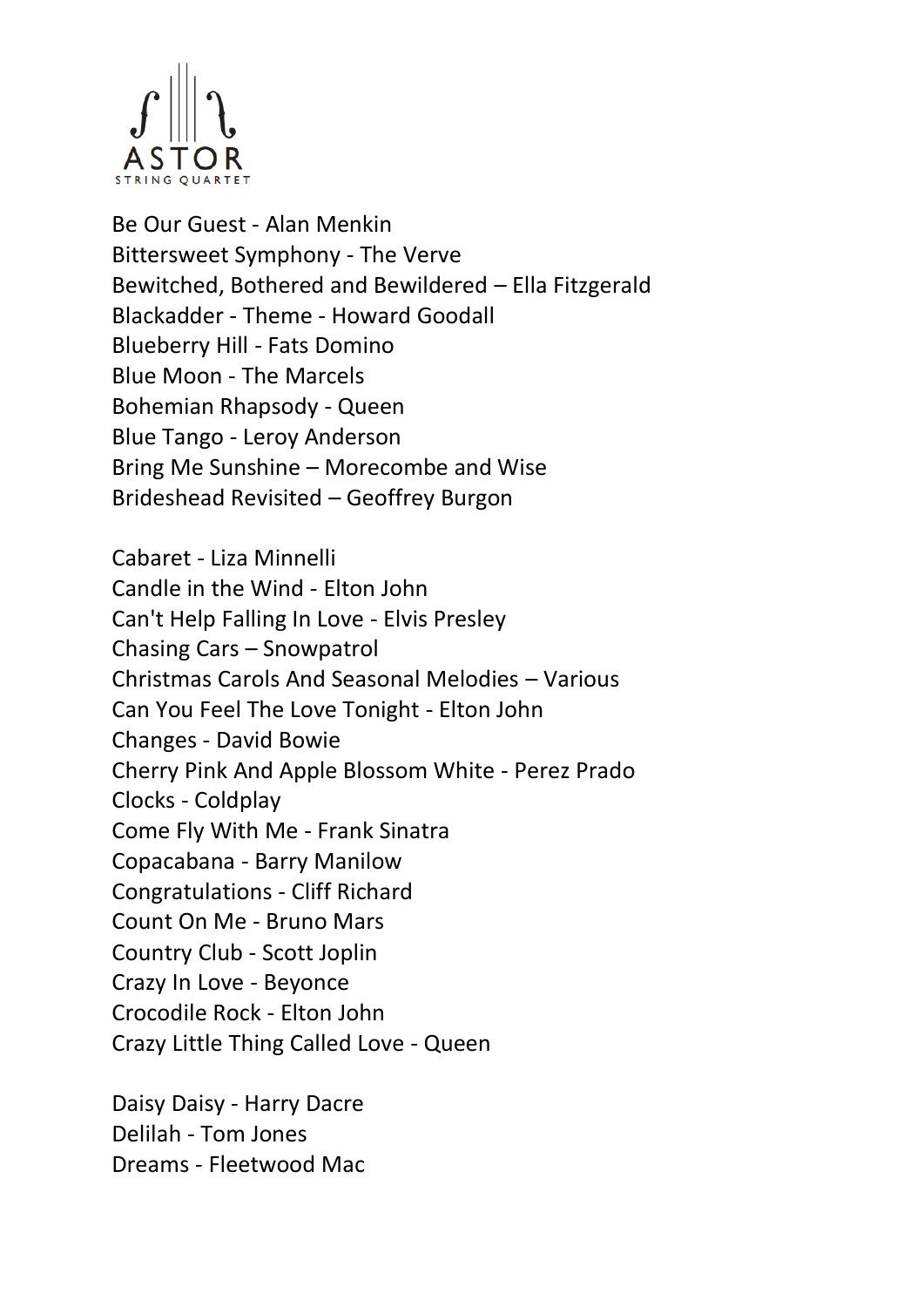

Don't Get Around Much Anymore - Duke Ellington Don't Stop Me Now - Queen

English Rose - Paul Weller Endless Love - Lionel Richie El Choclo Tango - Ángel Villoldo English Country Gardens - Traditional Evergreen - Barbra Streisand Everything I Do - Bryan Adams Excellence and Elegance - Ace Attorney

Fawlty Towers - Dennis Wilson Feather Theme - Silvestri, from Forrest Gump Feelings - Morris Albert Fields Of Gold - Sting Fly Me To The Moon - Frank Sinatra Food Glorious Food - Lionel Bart Forever and Ever - Demis Roussos Forgotten Dreams - Leroy Anderson Frost in May - Kenyon Emrys-Roberts

Game of Thrones - Ramin Djawadi, Main Theme and Rains of Castamere. God Only Knows - The Beach Boys Glasgow Love Theme From Love Actually Goldfinger - Shirley Bassey Get Me to the Church on Time from My Fair Lady - Lerner and Loewe Goodbye Yellow Brick Road - Elton John

Hallelujah - Leonard Cohen Happy Birthday - Patty Hill & Mildred Hill Happy - Pharrell Williams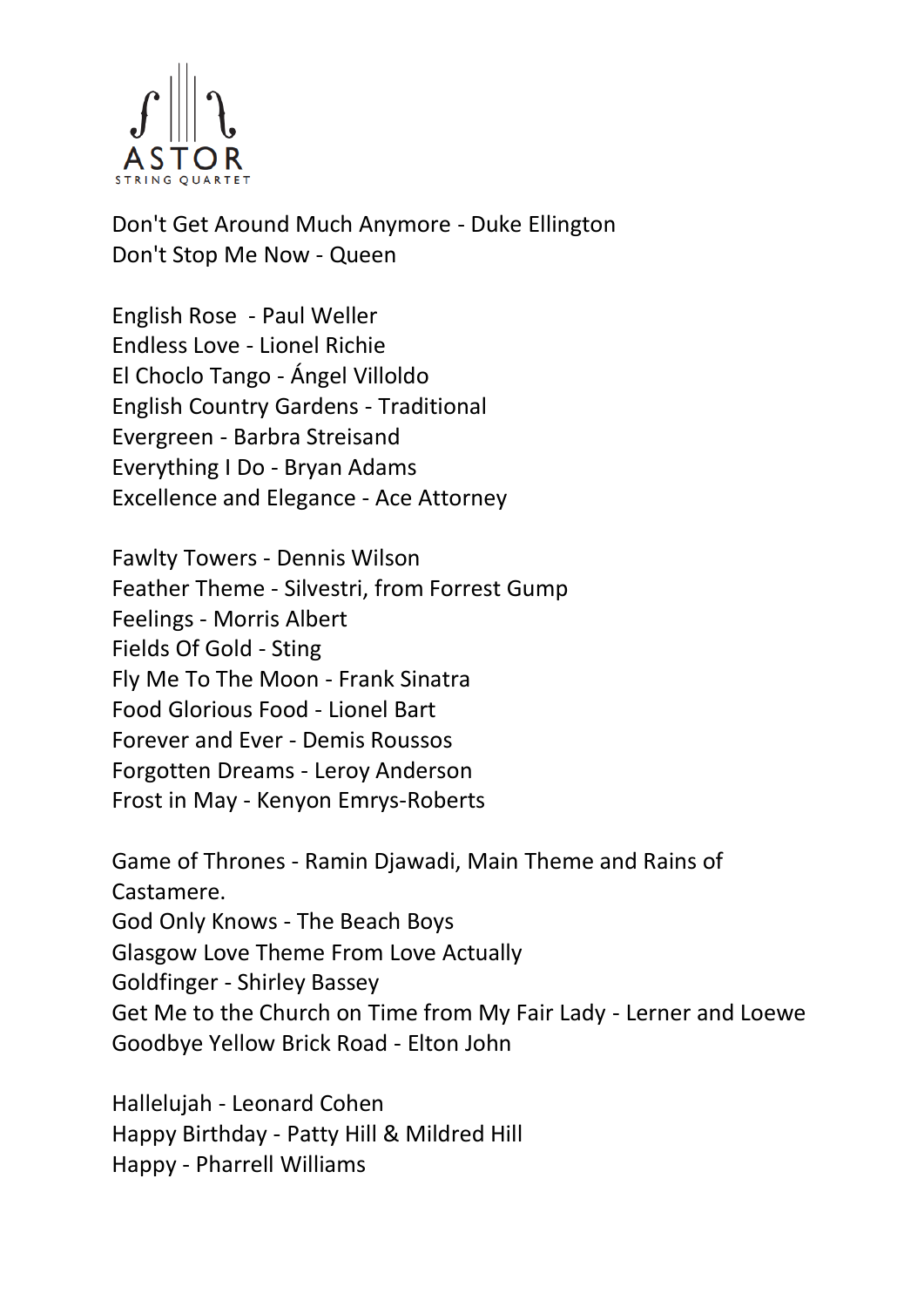

Happy Together - The Turtles Harry Lime Theme - From The Third Man - Anton Karas Havah Nagila - Traditional Havana - Camila Cabello Heaven - Bryan Adams Heliotrope Bouquet - Scott Joplin Here Comes The Sun - The Beatles High - Lighthouse Family Here, There and Everywhere - The Beatles Hoppipolla - Sigur Ros How Long Will I Love You - Ellie Goulding I Don't Want To Miss A Thing - Aerosmith I Dreamed A Dream - Claude-Michel Schönberg I Believe In a Thing Called Love - The Darkness If - Bread I Giorni - Ludovico Einaudi

I Love You Truly - Al Bowlly

I'm Kissing You - Des'ree

I'm Yours - Jason Mraz

In The Mood - Glenn Miller

In My Life - The Beatles

Irish Jigs & Reels

I See the Light from Tangled - Alan Menkin

Isn't It a Lovely Day, from Top Hat - Irving Berlin

I've Got You Under My Skin - Cole Porter

Is This Love - Bob Marley

Isn't She Lovely - Stevie Wonder

It Ain't Necessarily So - Gershwin

It Don't Mean a Thing - Duke Ellington

It's Only a Paper Moon - Harold Arlon (Ella Fitzgerald)

I Only Have Eyes for You - Harry Warren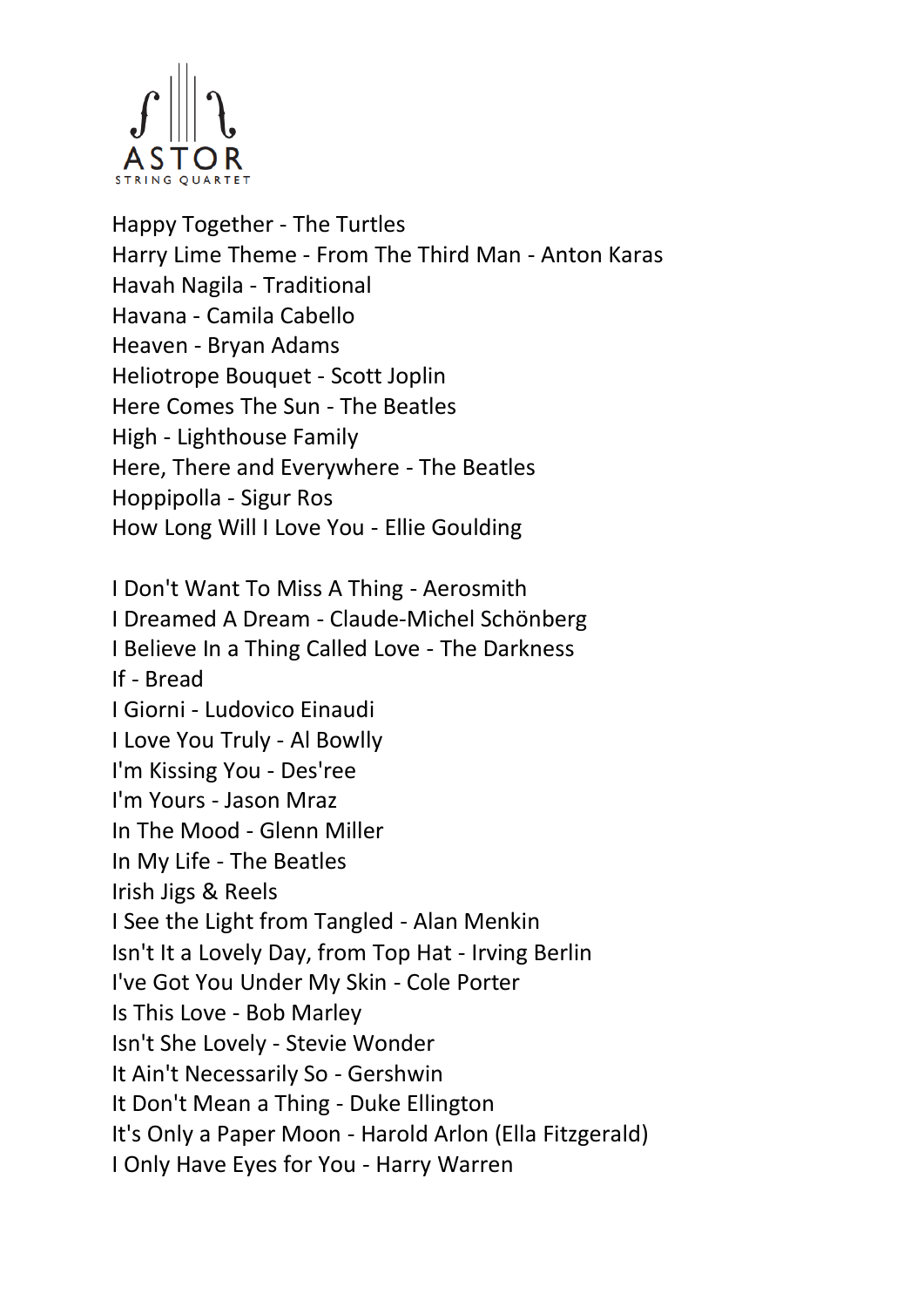

I Wanna Dance with Somebody - Merrill/Rubicam (Whitney Houston) I Wanna Be Loved By You - Marilyn Monroe I Will Always Love You - Dolly Parton

James Bond Theme - Monty Norman Jesus Christ Superstar - Andrew Lloyd Webber Jurassic Park - John Williams Just the Two of Us - Bill Withers Just The Way You Are - Billy Joel Just The Way You Are - Bruno Mars

Kiss From a Rose - Seal

La Cumparsita - Rodriguez Lady In Red - Chris de Burgh Lambeth Walk - Noel Gay Ladies In Lavender - Nigel Hess La Paloma - Sebastian Iradier Laura - David Raksin (Frank Sinatra) La Valse D'Amelie - Yann Tiersen L'Chaim - from Fiddler on the Roof - Jerry Bock Leaning On a Lampost - Noel Gay Let's Do It - Cole Porter Let's Face the Music - Burton Lane (Nat King Cole) Light My Fire - The Doors Love Is a Many Splendored Thing - Sammy Fain Love Is Here To Stay - Gershwin Love Is The Sweetest Thing - Al Bowlly Love Me Do - Beatles Love Me Tender - Lionel Newman (Elvis Presley) Love Story - Taylor Swift Love on Top - Beyonce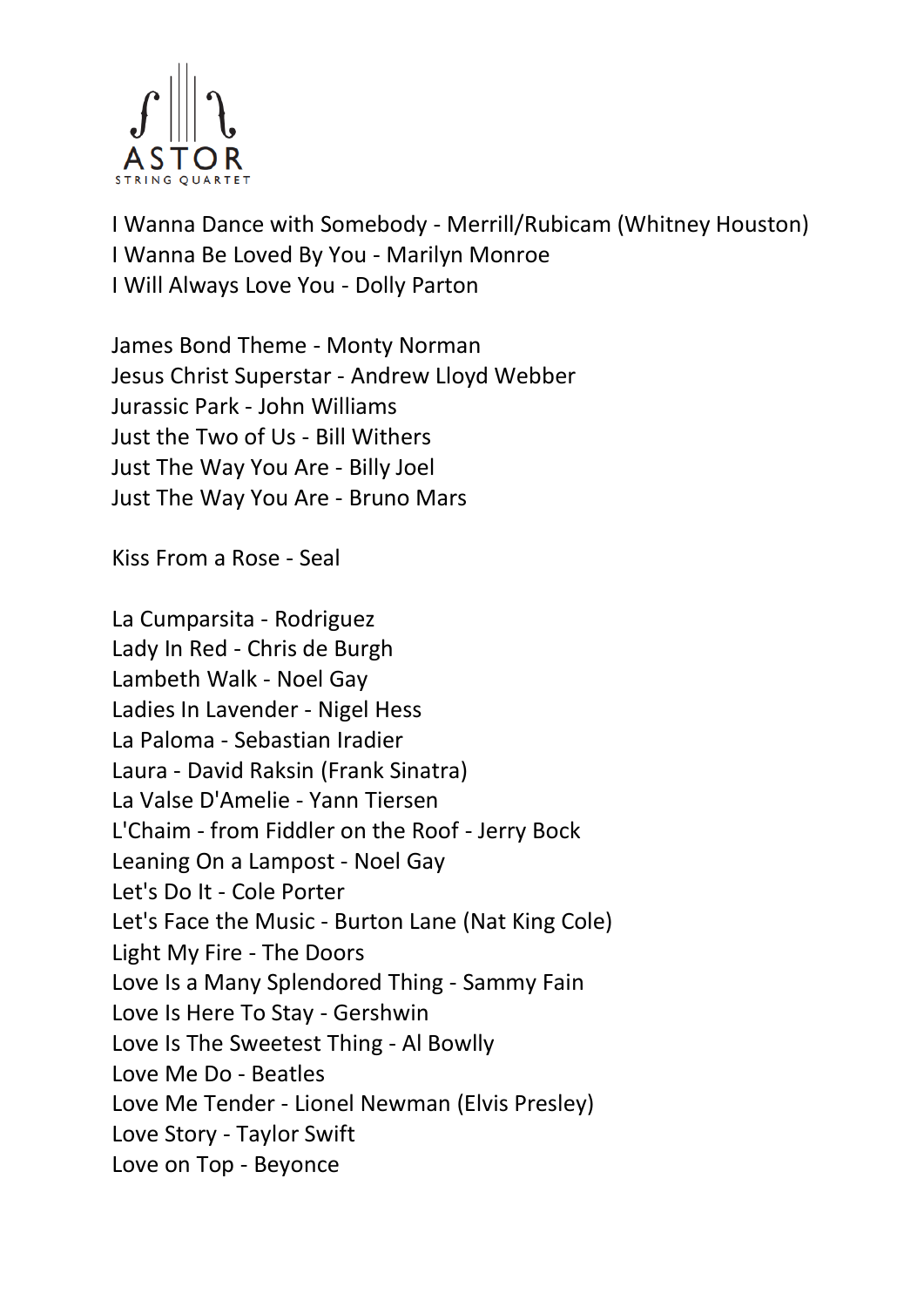

Lullaby Of Birdland - Ella Fitzgerald Love Story, Main theme - Francis Lai

Mack the Knife - Kurt Weill Make Your Own Kind of Music - Weil / Mann (Mama Cass Elliot) Makin' Whoopee - Walter Donaldson Make You Feel My Love - Bob Dylan (Adele) Married Life, from Up - Michael Giacchino Marry You - Bruno Mars Matchmaker from Fiddler on the Roof - Jerry Bock Memory from Cats - Andrew Lloyd Webber Misty - Errol Garner (Johnny Mathis) Monkees Medley Moondance - Van Morrison Moon River from Breakfast at Tiffany's - Mancini Mountain Duet From Chess - Bjorn Ulvaeus Mr Blue Sky - Jeff Lynne ELO Mr Brightside - The Killers Mrs. Robinson - Simon and Garfunkel Music To Watch Girls By - Sid Ramin (Andy Williams) My Funny Valentine - Rogers and Hart

Night And Day - Cole Porter (Frank Sinatra) Nobody Does It Better - Hamlisch (Carly Simon The Spy who Loved Me)

Oh Lady Be Good - Gershwin Once Upon a Time - Charles Strouse One Day Like This - Elbow One Hand One Heart from Westside Story - Bernstein On The Street Where You Live from My Fair Lady - Lerner & Loewe Over The Rainbow - Harold Arlen (Judy Garland)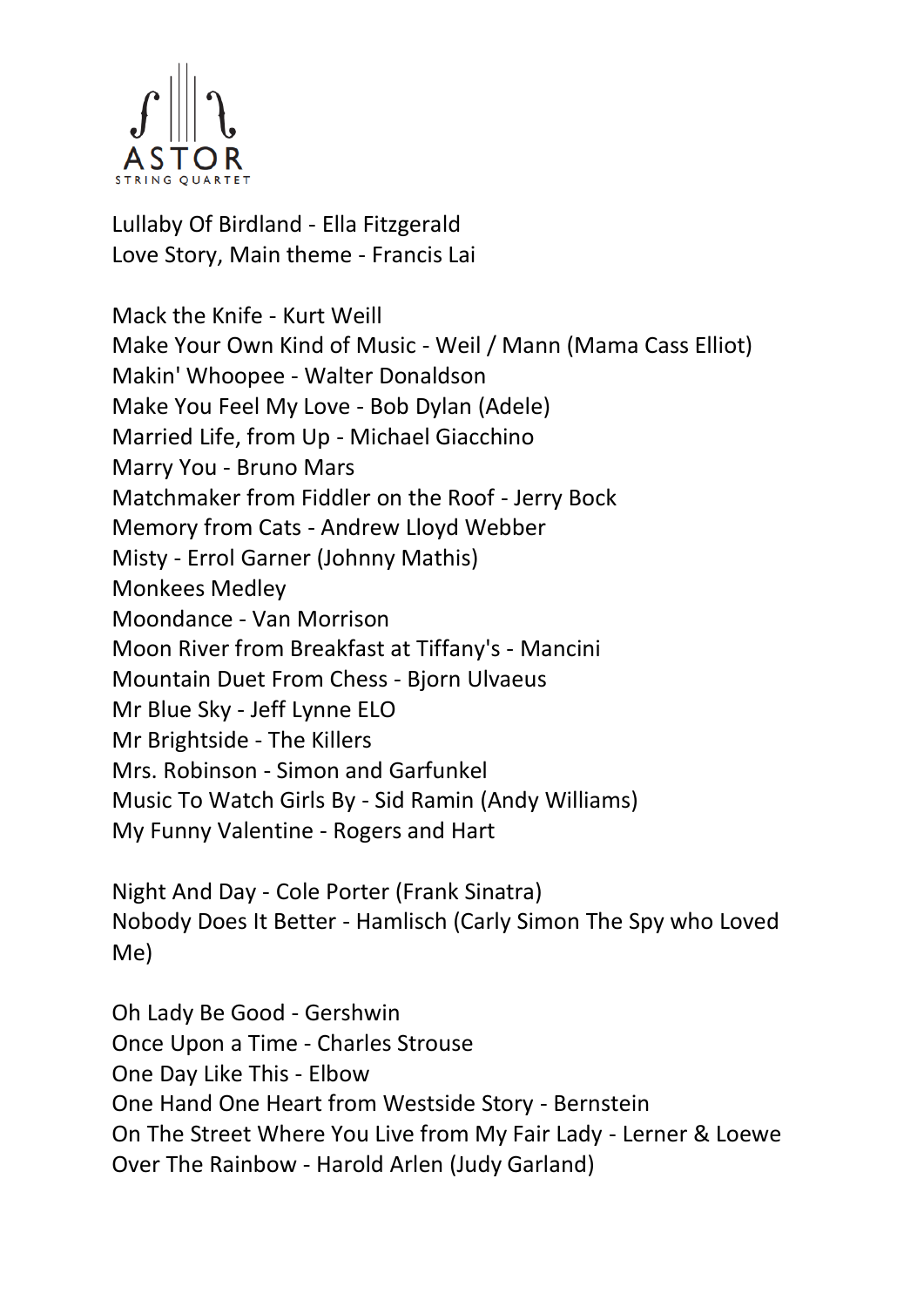

Over The Rainbow- Harold Arlen (Israel Kamakawiwo'ole) Penny Lane - The Beatles Perhaps - Farres (Doris Day) Phantom Of The Opera, theme - (Andrew Lloyd Webber) PM's Love Theme From Love Actually - Craig Armstrong Por Una Cabeza Tango - Carlos Gardel Pretty Woman - Roy Orbison

Raiders Of The Lost Ark - john Williams Roses Of Picardy - Haydn Wood

Say You Won't Let Go - James Arthur Staralfur - Sigur Ros Saving All My Love for You - Masser & Goffin (Whitney Houston) She, from Notting Hill - Aznavor (Elvis Costello) She's Always a Woman - Billy Joel Singing In The Rain - Nacio Brown (Gene Kelly) Skyfall main theme - Newman (Adele) Skinny Love - Vernon (Birdie) Smoke Gets In Your Eyes - Jerome Kern Smooth Criminal - (Michael Jackson) Something - The Beatles (George Harrison) Something Stupid - Carson Parks (Sinatra/ Williams/Kidman) Songbird - Fleetwood Mac (Eva Cassidy) Speak Softly Love from the Godfather - Nino Rota (Andy Williams) Spread A Little Happiness - Vivian Ellis (Sting) Starlight – Muse Starman - David Bowie Star Wars - John Williams Straight Down Middle - Van Heusen (Bing Crosby) Strangers In The Night - Bert Kaempfert (Frank Sinatra) Strawberry Fields Forever - The Beatles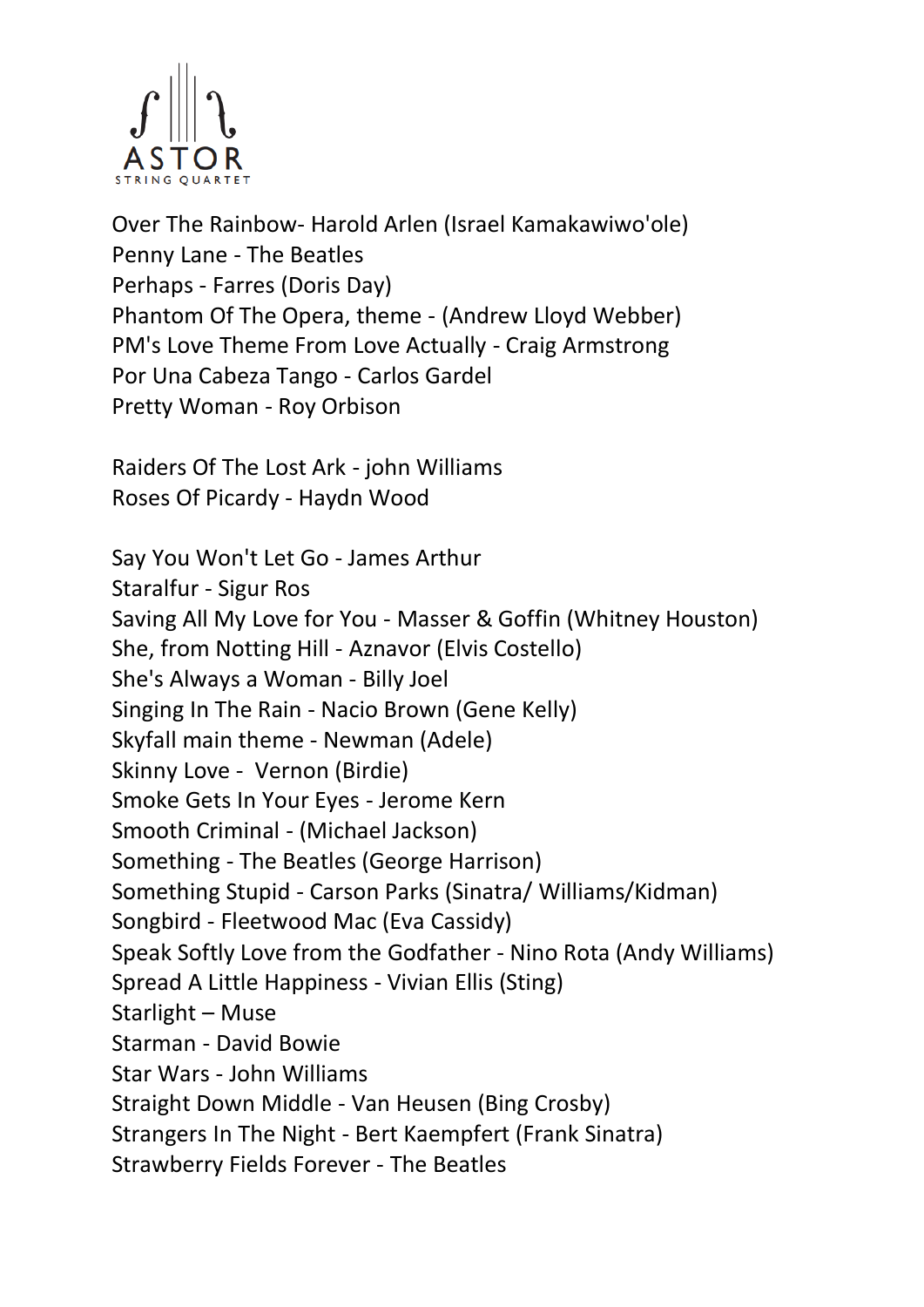

Stay With Me - Sam Smith Stuck On You - Lionel Richie Summertime - Gershwin Sunrise Sunset, from Fiddler on the Roof - Jerry Bock Sway - Gimbel (Dean Martin) Sweet Caroline - Neil Diamond Sweet Child of Mine - Guns N' Roses Sweet Disposition - (The Temper Trap)

Take Me to Church - Hozier Take My Breath Away from Topgun - Moroder (Berlin) Take The A Train - Billy Strayhorn (Duke Ellington) Tender - Blur Thank you for the Music - Bjorn Ulvaeus (Abba) That's Amore - Harry Warren (Dean Martin) The Ecstasy of Gold from The Good, The Bad and the Ugly – Morricone The Final Countdown - Europe The Great Escape - Elmer Bernstein The Boyfriend - Sandy Wilson The Man I Love - Gershwin The Man with the Child in his Eyes - Kate Bush The Great Escape - Elmer Bernstein Then I Kissed Her - Barry/Greenwich/Spector (Beach Boys) The Prayer - Sager/Renis/ Foster/ Hart (Bocelli/Dion) The Rose - Amanda Mcbroom (Bette Midler) The Universal - Blur There She Goes - Bob Marley/ Lee Mavers (The La's) Thinking Out Loud - Ed Sheeran Titanic Theme - James Horner (Celine Dion) Toss The Feathers - Irish folk song (The Corrs) True Love Ways - Buddy Holly